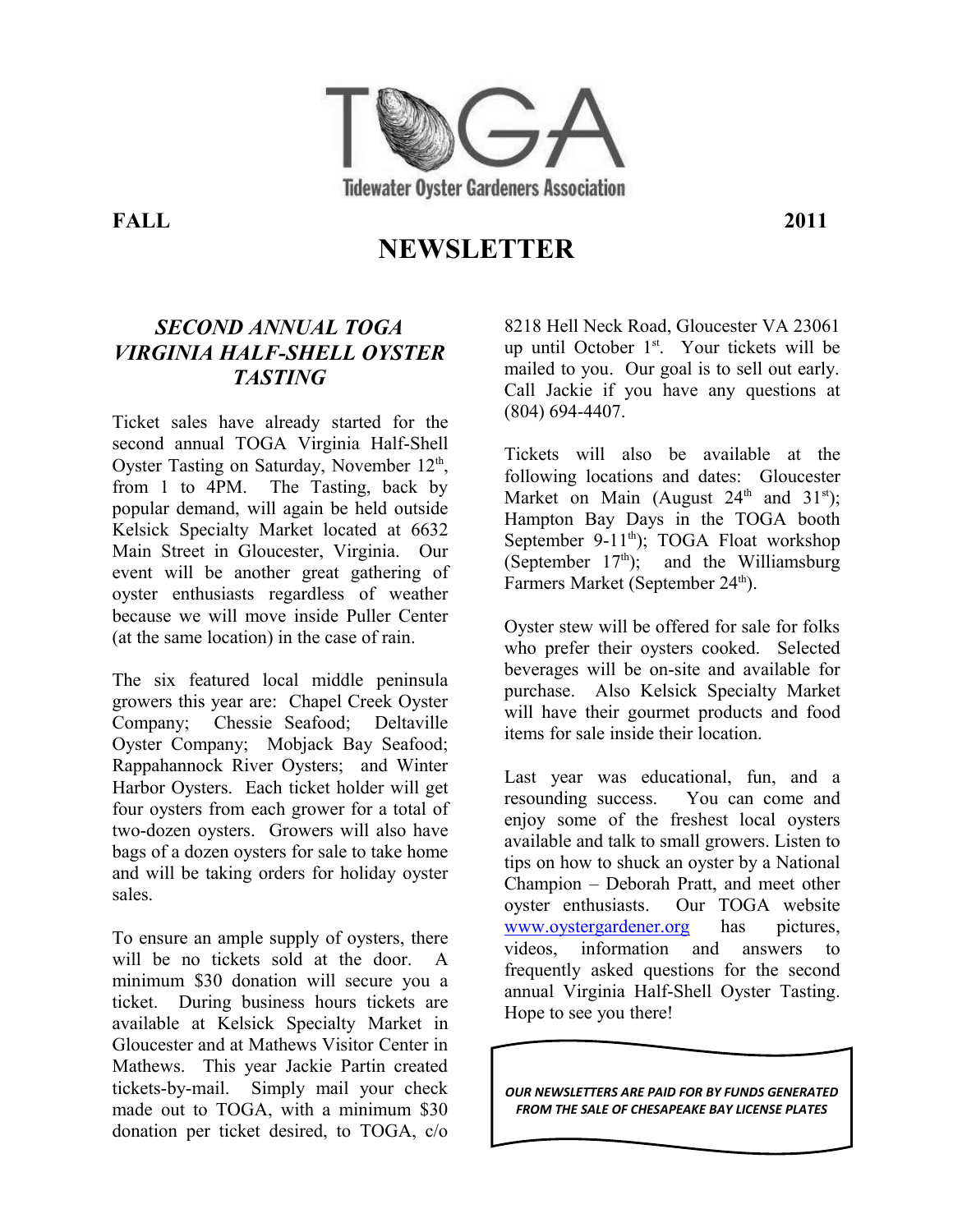#### *TOGA FELLOWSHIP ENDOWMENT*

Dear Friends of TOGA,

It is with great pleasure that we announce the recent establishment of the TOGA Fellowship Endowment at the Virginia Institute of Marine Science. The purpose of the endowment is to support graduate students working within a broad spectrum of research, including oysters, other shellfish and the general ecological restoration of the Chesapeake Bay. For nearly 14 years we have partnered with the staff and students at VIMS to help us develop our skills as Master Oyster Gardeners. The expertise that we have received has been an invaluable ingredient in the successes of our own oyster gardens and in our promotion and education of oyster aquaculture.

The establishment of this endowment is in honor of two exceptional contributors to TOGA: Mike Oesterling, VIMS friend and associate, for his many years of support and guidance; and Jackie Partin, President Emerita and co-founder of TOGA, for her many years of service and commitment. Mike, an aquaculture specialist and member of the Virginia Sea Grant Marine Extension Program, has worked as a liaison between VIMS and TOGA since 1998. He has organized and led all eight of the Master Oyster Gardeners courses. Between them, Mike and Jackie have contributed nearly three decades of service to TOGA.

We have provided VIMS an initial gift of \$27,000, which came from funds we received from the former Northern Neck Oyster Gardeners Association. We are indebted to Don Beard for his leadership in this organization, and passing the membership and treasury funds to TOGA upon it's dissolution. The minimum gift to start an endowment at VIMS is \$50,000. Our goal is to fulfill the established



From L: John Wells, VIMS Dean and Director; Jackie Partin, TOGA co-founder and past president; Mike Oesterling, recently retired VIMS fisheries specialist; Don Beard, endowment contributor; and David Turney, TOGA president *Photo courtesy of David Malmquist*

endowment by reaching the critical \$50,000 mark before the end of this year. An additional \$2,500 has been received from donors, and an anonymous donor will match the next \$5,000 from gifts from our members. **We need your help to reach this goal.** All donations are tax deductible, and will be acknowledged, in writing, by the VIMS Foundation. **There are several ways to help:**

*Donate on-line* by going to [www.vims.edu/toga\\_fellowship.](http://www.vims.edu/toga_fellowship) The TOGA website has a link to this site.

*Donate by mail*. Checks should be made out to "VIMS Foundation", noting "TOGA Endowment" in the memo section. Mail to "Virginia Institute of Marine Science Foundation, c/o The College of William & Mary, P.O. Box 1693, Williamsburg, VA 23187-8779". Envelope enclosed.

*Join the Special Fundraising Committee*, chaired by Ken Hammond.

If you have *items we can auction or raffle*, or have any fundraising ideas, please Ken Hammond, 804-453-5060, [kenhammond@access4less.net.](mailto:kenhammond@access4less.net)

The establishment of this endowment gives us a robust and long-term means of continuing to promote the environmental health of the Chesapeake Bay, as well as acknowledge the extraordinary contributions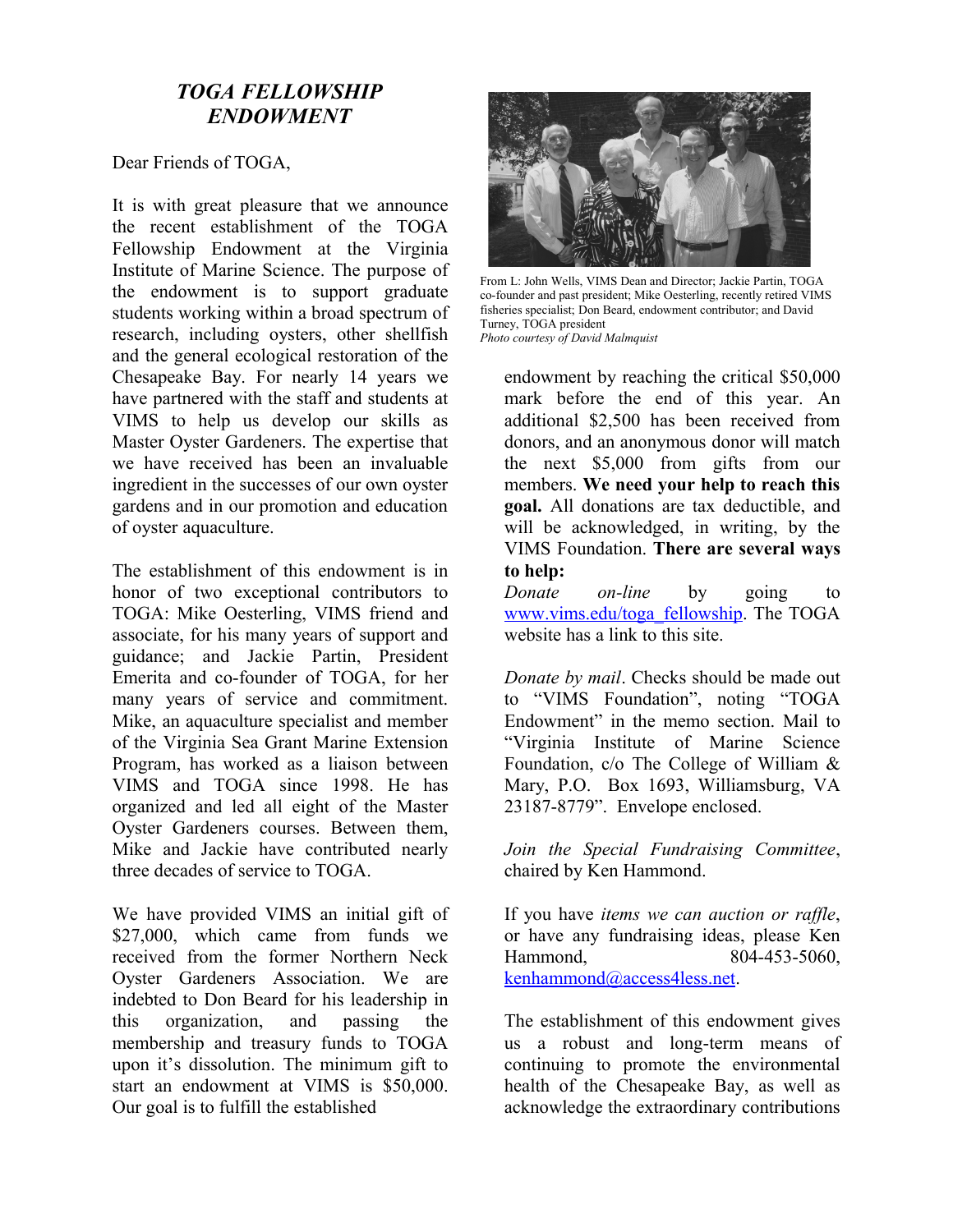of Mike Oesterling and Jackie Partin. Thank you for considering our request.

Sincerely, The TOGA Executive Board

## *TOGA OYSTER FAIR AND RFM ANTIQUE BOAT SHOW*

On September  $10<sup>th</sup> TOGA$  is pairing up with the Reedville Fisherman's Museum for a dual event, the annual fall TOGA Oyster Fair and the RFM Antique Boat Show.

The Oyster Fair will start at 9AM at the Bethany United Methodist Church meeting hall, adjacent to the Fishermen's Museum at 408 Main Street in Reedville. Jim Wesson from VMRC will update us on the progress and challenges of oyster stock rebuilding in the Chesapeake Bay. Lynton Land will discuss graduating from gardening to smallscale commercial production. Vic Spain will describe various gardening equipment and techniques, primarily geared for the novice oyster gardener. We always appreciate input from those attendees with experience. The program will end with a 7 minute DVD on how oysters are propagated in a hatchery. For those interested we will provide driving directions to a local nursery just 5 minutes from the Church where the owner of the nursery, Keith Rogers, will pick up where the DVD ended and explain how oyster larvae are struck on ground shell (cultch) and grown in upwellers.

Vendors for oyster products such as cages, floats, oyster seed and other miscellaneous should be available in the parking lot beginning at about 8AM. Oyster Seed will be available on a first come first served basis, so come early! Unlike past years, vendors are not taking orders. If you wish to contact vendors, a list is posted on the TOGA web [www.oystergardener.org.](http://www.oystergardener.org/) Please contact Brian Wood [awood45858@aol.com](mailto:awood45858@aol.com) if you have questions.

For more details on the all-day Antique Boat Show visit: <http://www.rfmuseum.org/index.html>

*ANNUAL FLOATBUILDING*

# *WORKSHOP*

On September  $17<sup>th</sup>$ , from 10AM until 1 PM, TOGA will be holding its annual Float Building Workshop at the Aquaculture Center, VIMS, at Gloucester Point. For those who wish to get started raising their own oysters, this will be the best opportunity this year to get the information, materials, supplies, and baby oysters to start their oyster gardening. No experience is necessary! Master Oyster Gardeners (MOGs) will be on-hand to educate and give advice on techniques, materials, and locations. For those already raising their own, this is a great opportunity to get more oyster seed or materials, and to learn about the latest ideas in raising oysters to clean the Bay and for scrumptious eating. Hands-on experience building different types of oyster floats will be available. We will also have information and tickets for the upcoming Oyster Tasting Event in November.

Two new seed vendors will be taking orders via e-mail, and will be on-hand to deliver seed: the Chesapeake Bay Oyster Company and Shooting Point Oysters. Pete Perina of Eastfield Farms will have his supplies and equipment available for sale.

Our registration form for this event is enclosed at the end of this newsletter. Additional copies can be downloaded from our website, www.oystergardener.org.

We encourage all oyster gardeners and wanna-be oyster gardeners to come and learn, and put more oysters in our waters.

Additional information can be found on the TOGA website listed above. Questions may be directed to Steve Wann at [sailsw00@gmail.com](mailto:sailsw00@gmail.com)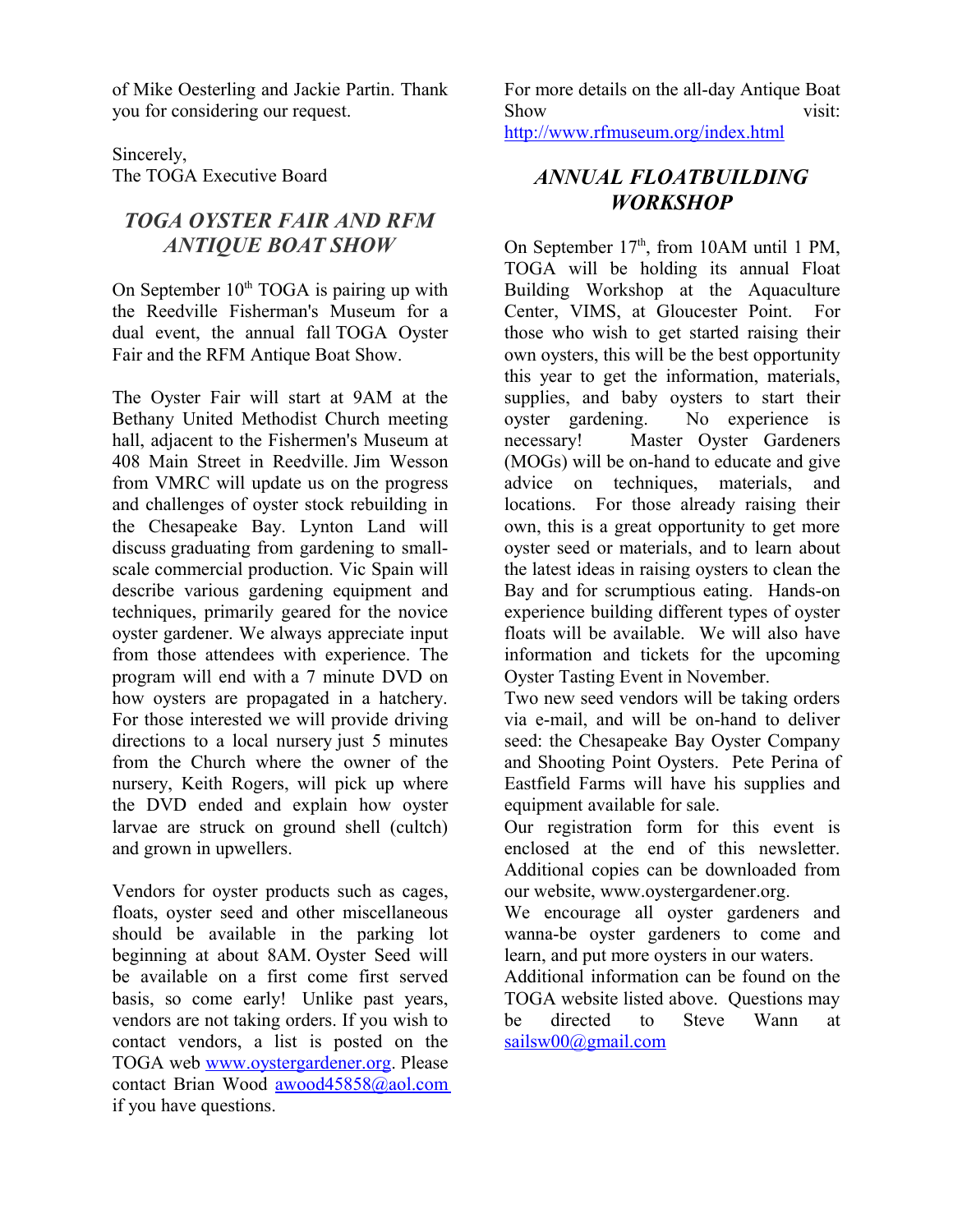#### *WELCOME KAREN HUDSON, TOGA'S NEW LIAISON WITH VIMS*

One of the most important positions supporting TOGA is our liaison with VIMS. Please welcome Karen Hudson, who recently filled this position held by Mike Oesterling, who retired in March. Karen joined the Virginia Sea Grant Program in February as the Commercial Shellfish Aquaculture Extension Specialist. She will act as the bridge between aquaculture researchers and the commercial growers, gardeners, harvesters, and hatcheries. This is a new position for VIMS and the Virginia Sea Grant Program which is the result of funding by a grant through the National Oceanic and Atmospheric Administration (NOAA's) National Marine Aquaculture Initiative. The initiative funds research that supports the domestic aquaculture industry. Karen came to VIMS in 1999 to work with the Aquaculture Genetics and Breeding

Technology Center, in various positions dealing with shellfish. She first conducted molecular genetic research on native and nonnative oyster species and oyster pathogens, and later became a Research



Coordinator. In terms that best describe the contributions Karen is making to TOGA, she is our (1) General "counsul", serving as a sounding board for projects and various topics; (2) Educational Coordinator, providing assistance in identifying topics of interest and appropriate speakers for TOGAhosted events; and (3) VIMS facilities liaison, arranging for meeting spaces on the VIMS Campus for Board meetings, MOG courses, annual membership meetings, and special programs. We are very fortunate to have Karen on our team.

## *MOG CLASS OF 2011 & FACULTY RECOGNITION*



*From Left: Charles Yarbrough, Jon Julian, Amry Cox, Joan Jackson, David Turney, Natalie Kelly, Jeff McClelland, Jeff Odell, James Myers, Dennis Matt, David Holt, Ken Hammond, Barb Shelton, Mike Sanders, Mike Todd, Mark Erbe*

In June, sixteen new Master Oyster Gardener's (MOG's) graduated from our eighth course since 1998. Our thanks to Mike Oesterling for once again organizing and leading this biennial education program. We also thank the faculty and staff from the Virginia Institute of Marine Science (VIMS), Virginia Marine Resources Commission personnel, and representatives of the Virginia Health Department. Chris Petrone did a great first session on oyster biology that had everyone oohing and ahing over a glimpse of a beating heart in a living oyster. For the first time, Mark Luckenbach was unable to attend to cover predators and pests, but Mike O. did an excellent job, bringing an intact oyster basket out of the York River, along with all its attendant plants and critters for identification. Every other academic session that followed was equally successful. As in past years, TOGA made a donation to VIMS, specifically to one of the Course faculty, as unrestricted funds for his/her use. This year, the gift went to Dr. Stan Allen and the ABC Lab. Dr Allen indicated that he would have no problem finding a good use for the money.

In addition to learning about oyster biology, predators, pests and other critters found in oyster gardens, during two consecutive Saturdays the class learned about oyster diseases; shellfish regulations; permitting;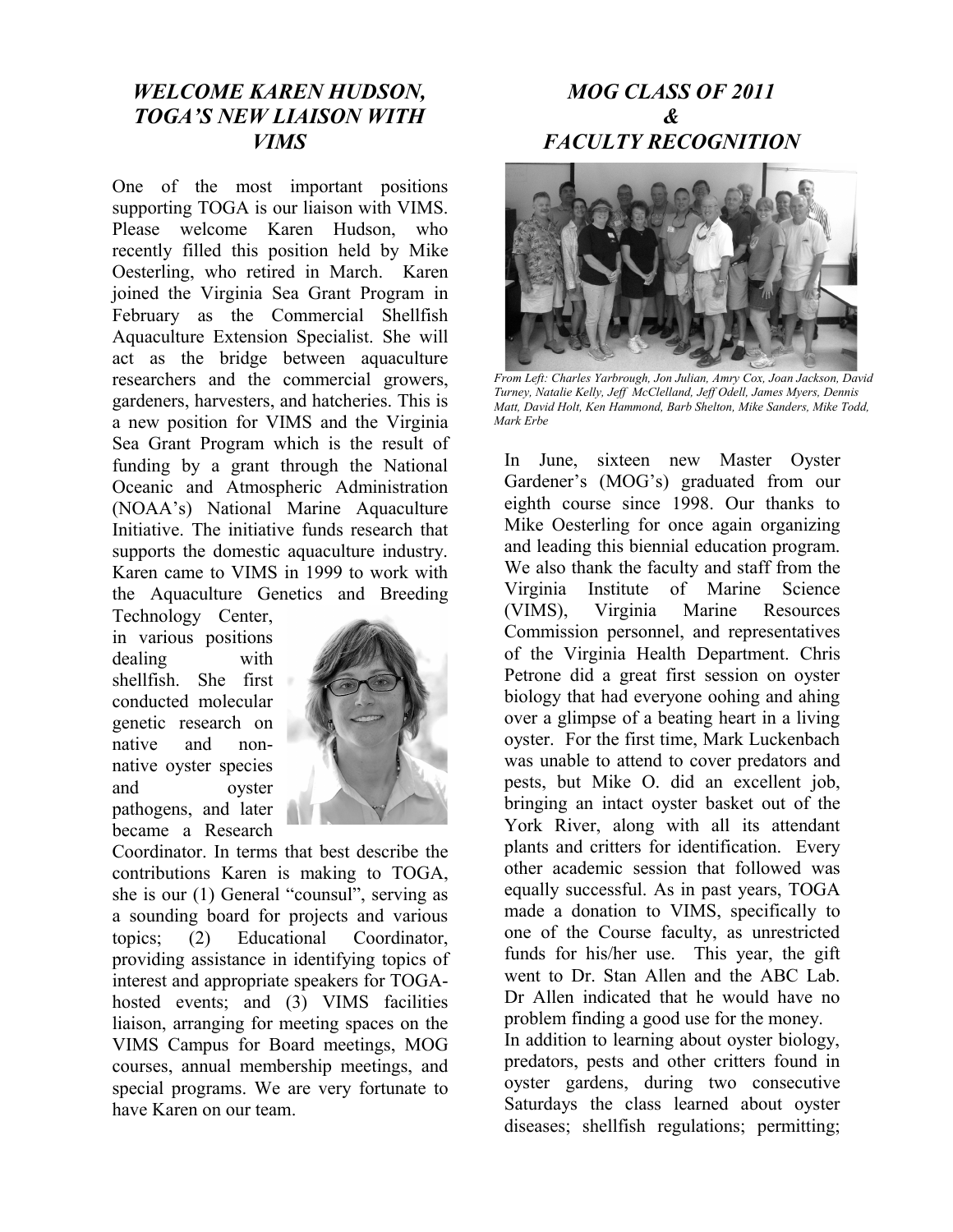oyster restoration; selective breeding programs; hatchery operations and seed production; and grow-out gear construction, deployment, maintenance, and harvesting. This is a lot to cover in two days!

This year's MOGs are a diverse and talented group. Some have been growing oysters for over ten years. One member has 11 grandchildren who think growing oysters is "cool". We have a retired biology teacher; semi-retired industrial engineer; several executives who enjoy public speaking; photographers and computer experts; and expertise in many other areas.

Graduates of this course have made a significant commitment, which includes helping other oyster gardeners for not less than one year (at least 50 hours); visiting growing sites to help the gardener solve problems; giving presentations to local community organizations, and assisting with workshops or other public events staffed by TOGA. Many of our new MOGs are already getting involved as board members, committee chairs, and participants in our outreach events. Yet we continue to have more worthy requests to educate and participate than we can staff. On behalf of the TOGA Executive Board, we are delighted to have more Master Oyster Gardeners in our ranks. Welcome, MOG class of 2011!

#### *WHY IS TOGA A SUCCESS STORY?*

Since the founding of TOGA in 1997, the popularity of growing oysters, and efforts to restore the health of the Bay have increased many fold. Our organization has more than kept pace with this growth in terms of membership, and requests for participation at community events. We have established a reputation of which we can be proud. While this success is due to many factors, the single most important factor is member involvement.

This article might fairly be titled…

#### **"We REALLY need your help"**; or **"VOLUNTEER OPPORTUNITIES"**; or **"MOGS: Ways to Satisfy your Commitment"**.

The target audience for this article is all TOGA members. To sustain or expand the productive path we have charted, continued membership participation is essential. I am appealing to all members, but especially Master Oyster Gardeners (MOGs) and, most especially, the MOG class of 2011. Many of our organizational needs are met by members who have not taken the MOG course. MOGs consist of those members who have a keen interest in establishing indepth knowledge of oyster aquaculture, and who are committed to helping other oyster gardeners. Helping you fulfill your commitment (see article on **MOG 2011 Class and Faculty**) is the essence of what this article is all about. Several of our new MOGs have quickly engaged in TOGA activities. I'm appealing to the others to please not wait to get involved. Several of our long-time event coordinators are "retiring", and we need you *now*. One of the best ways to get started is to participate in one of our outreach events. I encourage all MOGs (and members) to sign up to help at one or more events. Peruse the latest Outreach Schedule (in this newsletter, or on our website), find an event close to or of interest to you, and call the TOGA coordinator. TOGA has displays, aquaria, tables, tents and handouts, so a large part of what you need to do is set it up and take it down. During September, we are involved in ten events! Note that contact information has been added to our Outreach Schedule. Participating in an outreach event is probably the easiest way to give back. We NEED event coordinators. A couple of aids for coordinators are pre- and post-event checklists, found on our website under Annual Events.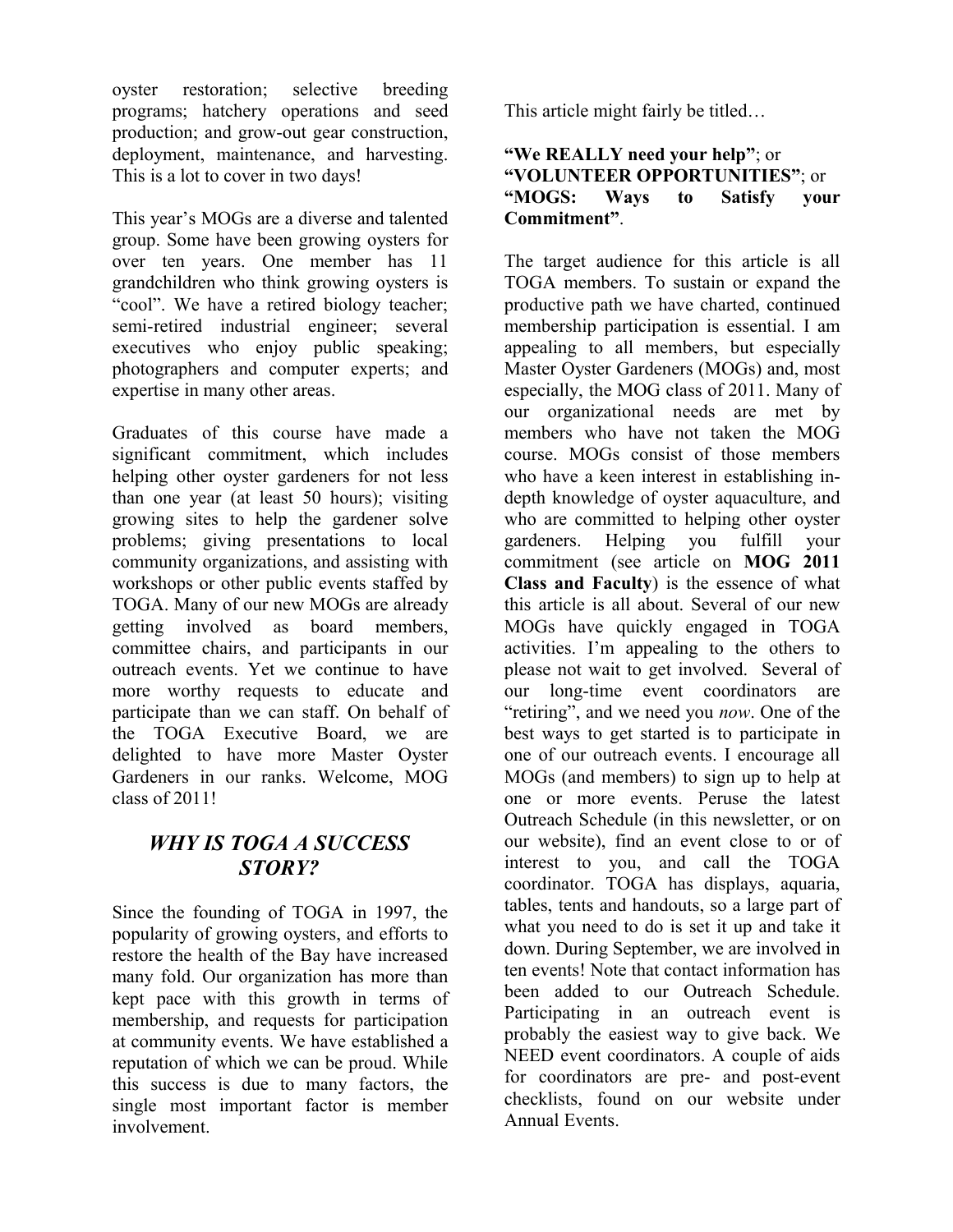To help us all in matching people to TOGA needs, we are establishing a permanent, dynamic link on our website, "Volunteer Opportunities". Populating this site will require significant help from current event coordinators and others. Coordinators provide "bite size" needs to the Outreach Coordinator on a continuing basis, for posting on the web. The information under "Volunteer Opportunities" is being populated now, and will be updated periodically.

Please give feedback on how we can better develop our member involvement to David Turney, 804-462-3131, [dn.turney@yahoo.com.](mailto:dn.turney@yahoo.com)

#### *GROWTH & LONGEVITY STUDY: AN UPDATE*

The new TOGA growth/longevity study has not yet started because one of the pairs of animals has been slow to grow. After abandoning the study we initiated last year because the oysters we bought turned out not to be what we thought, the study has been redesigned with the help of VIMS personnel. Instead of giving each of the 40 volunteers three kinds of animals (diploid Louisiana strain, diploid DeBy strain and triploid), each person will receive four kinds of animals (diploid Louisiana strain, triploid Louisiana strain, diploid DeBy strain and triploid DeBy strain). In order to eliminate bias, the animals will be identified by colored cable tie, and only when the results of the study are apparent will we all be informed which color cable tie belongs to which strain. This experiment has never been performed before and hopefully it will provide direction for improving strains for both gardeners and for aquaculture. We anticipate the slower growing animals will reach 1 cm, the size necessary to be retained in cages we provide to each volunteer, by mid August. Many thanks to our volunteers for their patience. We hope they enjoy the oysters we gave them last year and have their three cages empty and ready to receive the new animals, along with the additional cage we will provide.

#### *SPAT: WHAT WE ARE DOING ABOUT IT*

One of the most common inquiries we get is "where can I get spat?". Some think that TOGA actually sells the spat. Spat are sold by oyster hatcheries or nurseries which are in business primarily to supply the commercial aquaculture business. Many spat suppliers do not sell in the small quantities (such as 1000 spat per bag) desired by gardeners. The oyster hatchery which in the past was the main provider of spat at our events, is no longer in business. As a result, Board Member Lynton Land surveyed all of the local hatcheries and nurseries this spring and asked if they would support oyster gardeners. Below are the results of the survey which are posted at www.oystergardener.org/Oyster

Gardening/Spat Center. Please help us keep the information current by contacting Lynton Land at  $($ iandl $@$ nnwifi.com) or Vic Spain (vicspain@rocketmail.com) if you know of additions or changes.

Known spat providers for gardeners as of June 8, 2011:

 *Middle Peninsula-* Chesapeake Bay Oyster Company LLC, PO Box 96, Wake, VA 23176 www.bayoyster.com Doug McMinn doug@bayoyster.com or sales@bayoyster.com (804) 338-6530 *Northern Neck-* Little Wicomico Oyster Company LLC, 309 Railway Drive, Heathsville VA 22473 www.bayoyster.biz Lou Headley contact@bayoyster.biz or louheadley@hughes.net (804) 453-3560

Baywatch Oyster Seeds LLC, PO Box 535, Reedville VA 22539 baywatchoysterseeds.com - triploids only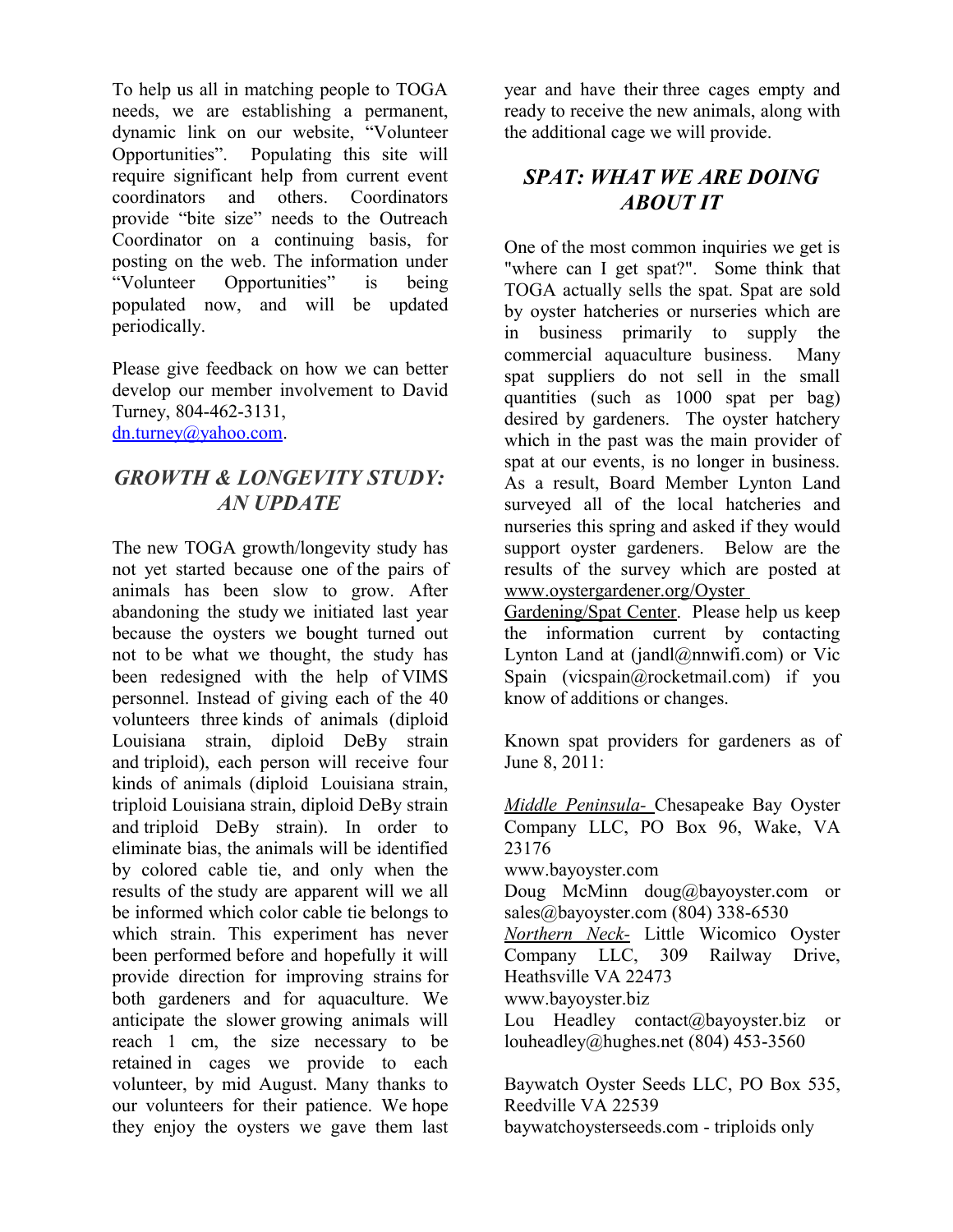Keith Rodgers baywatchoysterseeds@nnwifi.com (804) 453-4367

*Eastern Shore-* Tarkill Aquaculture Ventures LLC has triploid oyster seed for sale. 1/2" seed, \$25 per 1000. No website. Contact Bob Boardman 757-894-2009, Box 94, Onancock, VA 23417.

#### *SUMMARY OF SPRING OYSTER FAIRS*

TOGA held its two annual spring oyster fairs again, at Christchurch School on May  $7<sup>th</sup>$  and in Kilmarnock on May 28<sup>th</sup>. Approximately 80 folks attended both fairs. Vendors had plenty of growing equipment and spat for sale. The highlight at Christchurch was a tour and description of the School "Spat-on-Shell" oyster restoration program. Will Smiley and his hard-working students put together a great program and tour of their expanding effort. To learn more about that activity, and perhaps help the program with donations of aluminum cans, see [http://sites.google.com/site/antiochccs/about](http://sites.google.com/site/antiochccs/about-me) [-me.](http://sites.google.com/site/antiochccs/about-me)

The educational program at both fairs included a short video on how cultured oysters are propagated in the lab. The video is available online at [http://www.aces.edu/dept/fisheries/educatio](http://www.aces.edu/dept/fisheries/education/WhatsNew.php) [n/WhatsNew.php](http://www.aces.edu/dept/fisheries/education/WhatsNew.php) under "Streaming Videos/Spawning Oysters by Thermal shock".

information on our website which is not obvious unless you take some time to check out the various links. To see a list of categories and subjects on the site at a glance, go to the "Site Map" link on the left. The major links are all on the Home Page. An important link we will be adding to the left side of the Home Page is "Volunteer Opportunities". This will be updated frequently to alert members of when and Lynton Land then provided an informative talk on what it takes to graduate from oyster gardening to small-scale commercial production. At the Kilmarnock Fair, A. J. Erskine, who is in charge of the new oyster hatchery in Lottsburg, summarized the history leading up to the establishment of the hatchery and their plans for the future, focusing on commercial aquaculture.

The final talk by Vic Spain was for new oyster gardeners on the basics of oyster gardening and a hands-on demonstration of how to build oyster floats. All of the money from sale of the demonstration floats went to the TOGA/VIMS Endowment.

We thank the Chesapeake Bay Restoration Fund, who funded the spring fairs, our newsletters and other TOGA projects such as our new growth/longevity study through the sale of Chesapeake Bay license plates.

#### *TOGA WEBSITE: BETTER THAN EVER*

We are working hard to keep www.oystergardener.org up-to-date with "how to's", news about oysters and the Bay, important events, etc. The Home Page lists the latest changes with the very latest at the top. Did you know that VIMS Scientist and TOGA friend Ryan Carnegie has shown that resistance to MSX is evolving rapidly in the high salinity regions of the lower Bay? Have you read about "The Oyster In Chesapeake History" by Dr. Henry M. Miller? Good news about "shrinking condemned waters". There is a wealth of where we need help in working our outreach events (especially), and other non-outreach needs. Let us know if you have additions or suggestions.

#### *GROW OUT 2MM OYSTER SEED*

I have developed a method of raising inexpensive 2mm oyster seed obtained from the hatchery without utilizing power. I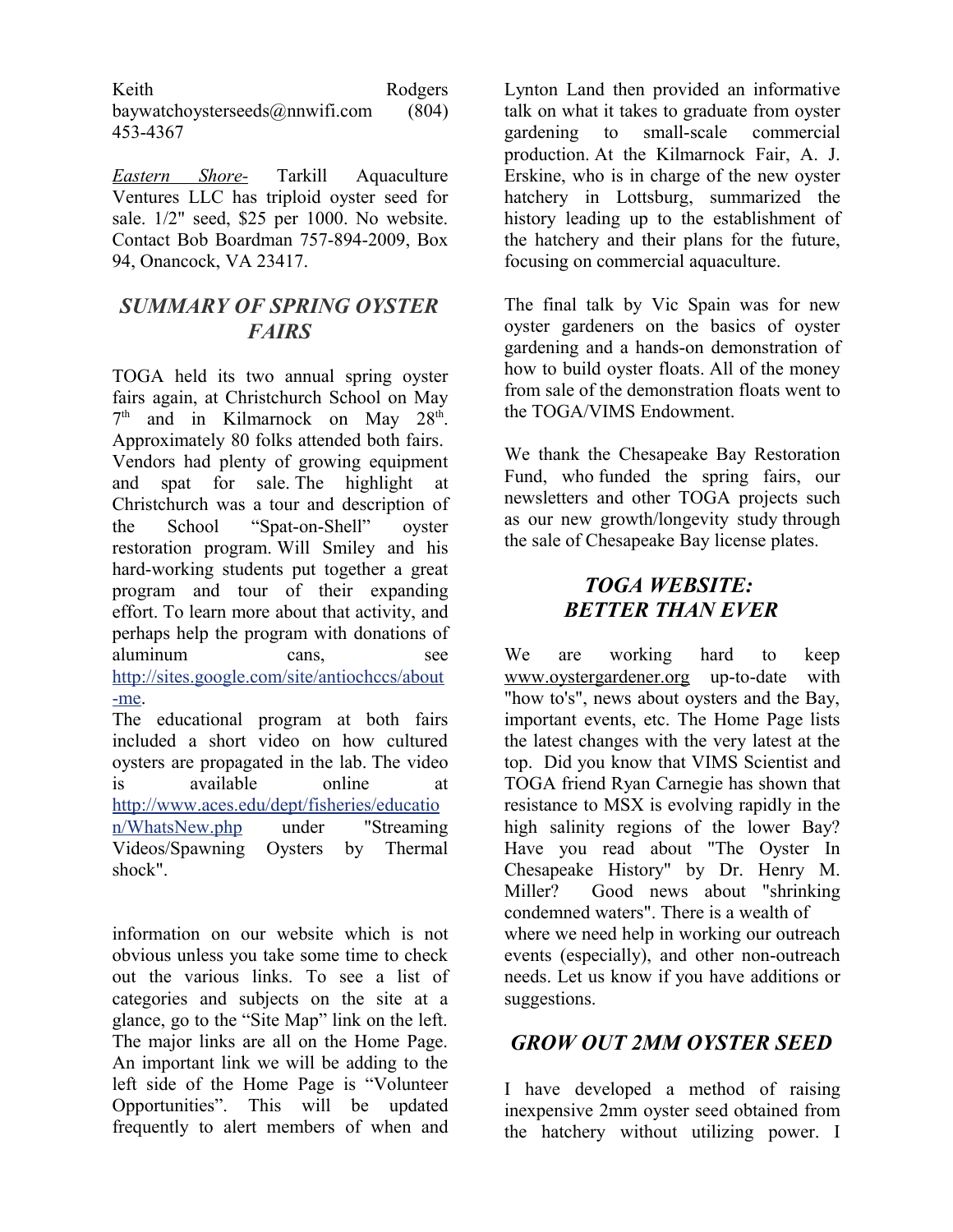raised 25,000 2mm seed to  $\frac{1}{4}$  oysters in only three weeks with this method, with no discernable mortality.

Oyster Seed Holdings in Mathews County [\(http://www.oysterseedholdings.com\)](http://www.oysterseedholdings.com/) is selling 2mm seed for \$6.10 per thousand. They currently have a 20,000 seed minimum order, but gardeners could get together and realize significant savings.

The nursery cages are made of fiberglass window screen stapled to rot resistant western cedar frames. They are reusable, and cost about \$20 each to make. I placed 5000 2mm seed in each cage. The nursery cages have to be contained in standard large mesh HDPE bags because the window

screen is not strong enough to protect the oysters from large predators. The cages are then simply floated in the water.

2mm seed can be contained in commercial small mesh HDPE bags. But the 1.5mm bags have an actual open area between the mesh of only approximately 25%, severely limiting water flow and hastening fouling. The nursery bags fiberglass screen has over 70% open area between the mesh, allowing for better flow.

For full details, please visit my blog at [http://oysterranch.blogspot.com/2011/06/ho](http://oysterranch.blogspot.com/2011/06/how-to-grow-2mm-oyster-seed.html) [w-to-grow-2mm-oyster-seed.html.](http://oysterranch.blogspot.com/2011/06/how-to-grow-2mm-oyster-seed.html)

#### *2011 TOGA Outreach Schedule*

Some of the events require a number of people to staff the TOGA display in shifts, so volunteers are always welcome. *Please contact the TOGA Coordinator if you can help with a specific event. Check "Volunteer Opportunities" on the TOGA website for additional information.* To add a new event or change/clarify the existing information below, please contact Vic Spain at [vicspain@rocketmail.com](mailto:vicspain@rocketmail.com) or Dave Turney at [dn.turney@yahoo.com.](mailto:dn.turney@yahoo.com) This schedule will be periodically updated.

| <b>EVENT</b>                               | <b>DATE</b>       | <b>LOCATION</b>     | <b>TOGA</b>          | <b>TOGA CONTACT INFORMATION</b>       |
|--------------------------------------------|-------------------|---------------------|----------------------|---------------------------------------|
|                                            |                   |                     | <b>COORDINATOR</b>   |                                       |
| 15. Warsaw Farmers Market                  | Aug $13$          | Warsaw              | Dave Turney          | 804-462-3131; dn.turney@yahoo.com     |
| 16. Gloucester Market Night                | Aug 24            | Gloucester          | Amry Cox             | 757-969-3461; coxengruben@aol.com     |
| 17. Gloucester Market Night                | Aug 31            | Gloucester          | Amry Cox             | 757-969-3461; coxengruben@aol.com     |
| 18. Canon Environmental Fair               | Sep 1             | Newport News        | Ben Smith            | 804-279-2533; Ben Smith@verizon.net   |
| 19. Mathew's Market Days                   | Sep $9-10$        | Mathews             | Rolf Zierow          | 804-725-9474; zip23109@verizon.net    |
| 20. Hampton Bay Days                       | Sep 10-11         | Hampton             | Julian Cox           | 757-868-9362; jfcoxjr@verizon.net     |
| 21. TOGA Oyster Fair & RFM                 | Sep 10            | Reedville           | Brian Wood           | 571-237-6556; AWood45858@aol.com      |
| Antique Boat Show                          |                   |                     |                      |                                       |
| 22. TOGA Float Workshop*                   | Sep 17            | Gloucester Pt       | Steve Wann           | 804-642-3797; sailsw00@gmail.com      |
| 23. NN Land Conservancy (BBB)              | Sep 18            | Menokin             | Nick Ferriter        | 804-462-6242; ferriter@aol.com        |
| 24. Mathews Yacht Club                     | Sep 21            | Mathews             | Vic Spain            | 804-642-6764; vicspain@rocketmail.com |
| 25. Mathews Maritime Heritage              | Sep 24            | Horn H. Marina      | Rolf Zierow          | 804-725-9474; zip23109@verizon.net    |
| 26. Stratford Hall Trade Fair              | Sep 24-25         | Stratford (22558)   | Brian Wood           | 571-237-6556; AWood45858@aol.com      |
| 27. West Point Crab Carnival               | Oct 1             | West Point          | <b>Bob Buckner</b>   | 804-358-5486; bobbuckner16@gmail.com  |
| 28. Wmsburg Farmers Mkt (tbd)              | Oct 22            | Williamsburg        | Amry Cox (tbr)       | 757-969-3461; coxengruben@aol.com     |
| 29. Urbanna Oyster Festival                | Nov $3-5$         | Urbanna             | Jim Renner           | 804-725-5417; jorenner@inna.net       |
| 30. Garden Club of Virginia                | <b>Nov</b>        | William & Mary      | <b>Curt Bluefeld</b> | 540-341-0461; cbluefeld@comcast.net   |
| 31. Chesapeake Bay Days                    | Nov $4$           | Mathews $6th$ grade | <b>Rolf Zierow</b>   | 804-725-9474; zip23109@verizon.net    |
| 32. 2 <sup>nd</sup> Annual Oyster Tasting* | Nov $12$          | Gloucester          | Jackie P/Amry C      | 804-694-4407; hellneck@earthlink.net  |
| 33. TOGA Annual Meeting                    | Jan 7, 2012 (tbr) | VIMS, Glo Pt(tbr)   | David Turney         | 804-462-3131; dn.turney@yahoo.com     |
| *TOGA-sponsored events                     |                   |                     |                      |                                       |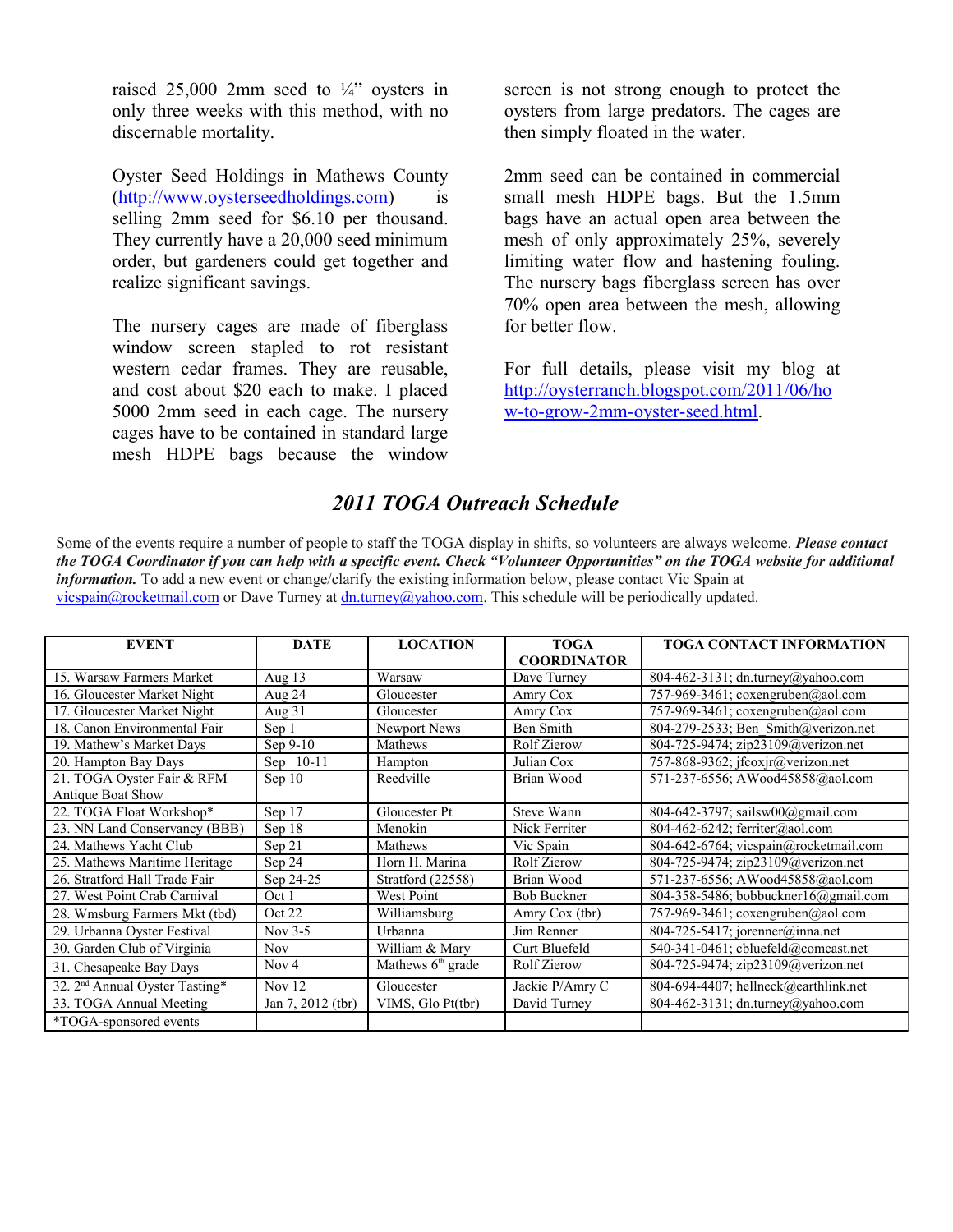## *Oyster Float Workshop Registration*

**To be held at: The hatchery at VIMS at Gloucester Point 10AM to 1PM, Saturday, September 17, 2011**

#### **This Registration Form MUST BE RECEIVED BY SEPTEMBER 10, 2011 for us to have sufficient materials available for you to build your float(s)! NO EXCEPTIONS!**

|                                           | I plan to build _______ (number) Taylor ("traditional") floats at \$75 per float.<br>I plan to build ________ (number) "flip floats" at \$40 per float.<br>NOTE: You must be a member of TOGA to build a float.<br>Membership application form is below on this page.<br>Payment for floats (and membership, if necessary) must accompany this form. |                                                                                                                                                                                                                   |
|-------------------------------------------|------------------------------------------------------------------------------------------------------------------------------------------------------------------------------------------------------------------------------------------------------------------------------------------------------------------------------------------------------|-------------------------------------------------------------------------------------------------------------------------------------------------------------------------------------------------------------------|
|                                           |                                                                                                                                                                                                                                                                                                                                                      |                                                                                                                                                                                                                   |
|                                           |                                                                                                                                                                                                                                                                                                                                                      |                                                                                                                                                                                                                   |
| and click on "Devices & Designs".         | For more info, contact Steve Wann at $(804)$ 642-3797 or at sailsw $00\omega$ gmail.com<br>If you need info on the various types of floats, please see our website www.oystergardener.org                                                                                                                                                            | Please make checks payable to TOGA and mail to: 8218 Hell Neck Road, Gloucester, VA 23061                                                                                                                         |
|                                           |                                                                                                                                                                                                                                                                                                                                                      |                                                                                                                                                                                                                   |
|                                           | YOU MUST BE A MEMBER OF TOGA TO BUY OYSTER SEED<br>OR TO BUILD A FLOAT                                                                                                                                                                                                                                                                               |                                                                                                                                                                                                                   |
| information and availability and pricing. | bring "pre-ordered" seed; please contact them directly: <b>Doug@bayoyster.com</b> ;<br><b>TOGA Membership Renewal or New Membership Application</b>                                                                                                                                                                                                  | Oyster seed may be purchased from vendors listed on our website. Please contact our vendors for more<br>For those who wish to order in advance and pick up seed at the Float Workshop, the following vendors will |
|                                           |                                                                                                                                                                                                                                                                                                                                                      |                                                                                                                                                                                                                   |
|                                           | Phone No. : $e-mail$ : $e-mail$ : $e-mail$ : $e-mail$ : $e-mail$ : $e-mail$                                                                                                                                                                                                                                                                          |                                                                                                                                                                                                                   |
|                                           | Body of Water Where Oysters Are Grown:                                                                                                                                                                                                                                                                                                               |                                                                                                                                                                                                                   |
|                                           | Send Check for \$10.00 to TOGA, 8218 Hell Neck Road, Gloucester, VA 23061                                                                                                                                                                                                                                                                            |                                                                                                                                                                                                                   |
|                                           | Would you be willing to help at the next Workshop?                                                                                                                                                                                                                                                                                                   | Thank you for your input!                                                                                                                                                                                         |